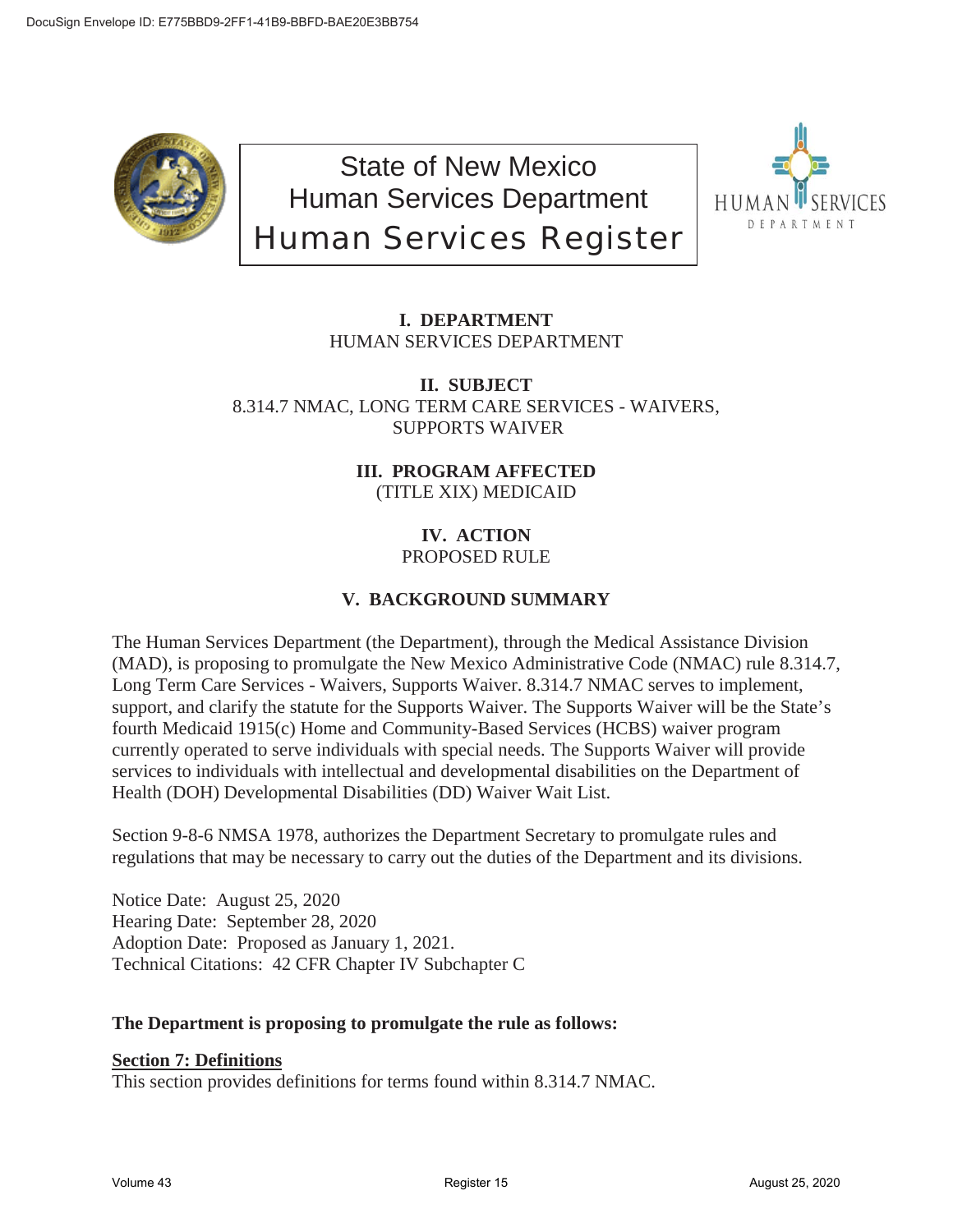# **Section 8: Mission Statement**

This section provides the Department's mission statement.

### **Section 9: Supports Waiver Home and Community-Based Services**

This section provides a description of the Supports Waiver program and its intent to provide support services to eligible recipients to enable work toward self-determination, independence, productivity, integration, and inclusion in all facets of community life across the lifespan.

### **Section10: Eligibility Requirements for Recipient Enrollment**

This section outlines that eligibility for the Supports Waiver program is contingent upon the applicant meeting the eligibility requirements, the availability of funding as appropriated by the New Mexico legislature, and the number of federally authorized unduplicated eligible recipients.

### **Section 11: Eligible Recipient Responsiblities**

This section outlines the responsiblities that Supports Waiver eligible recipients must comply with. The section also details the eligible recipient's voluntary and involuntary program disenrollment.

### **Section 12: Supports Waiver Contracted Entities and Providers**

This section outlines the Supports Waiver program contracted entities and their responsibilities including requirements to avoid conflict of interest.

# **Section 13: Qualifications for Eligible Individual Employees, Independent Providers, Provider Agencies, and Vendors**

This section lists general and specific qualifications for agency-based and participant-directed service delivery model providers. This section also outlines the roles and responsibilities of the Employer of Record (EOR) who helps assist Supports Waiver participants accessing services in the participant-directed service delivery model with employer functions.

# **Section 14: Service Descriptions and Coverage Criteria**

This section provides description of the services offered through the Supports Waiver. This section also outlines that service delivery must be in compliance with the Centers for Medicare and Medicaid Services HCBS Settings Final Rule.

#### **Section 15: Non-Covered Services**

This section lists non-covered services and specifies that the Supports Waiver program does not pay for the purchase of goods or services that a household without a person with a disability would be expected to pay for as a routine household or personal expense.

# **Section 16: Individual Service Plan and Authorized Annual Budget**

This section outlines the components, requirements, and development of a Supports Waiver participant's Individual Service Plan (ISP) and review and approval of their Authorized Annual Budget (AAB). The section also outlines the process for modification of the ISP.

# **Section 17: Prior Authorization and Utilization Review**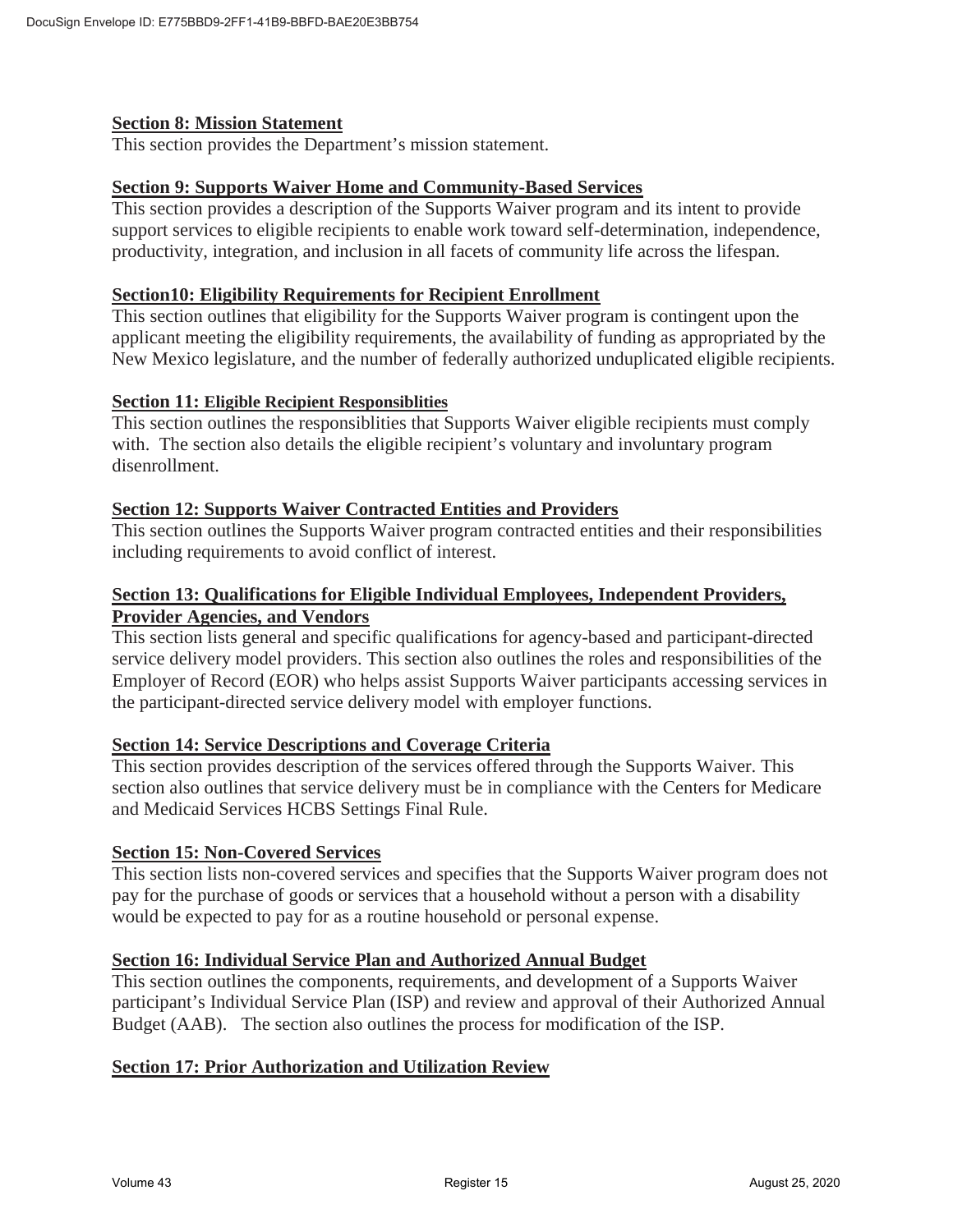The section clarifies that services covered under the Supports Waiver program are subject to utilization review for medical necessity and program requirements.

### **Section 18: Recordkeeping and Documentation Responsibilities**

This section outlines the recordkeeping and documentation responsibilities of Supports Waiver program providers and participants.

#### **Section 19: Reimbursement**

This section outlines reimbursement requirements for agency-based and participant-directed service delivery model providers.

#### **Section 20: Right to an HSD Administrative Hearing**

This section outlines that Supports Waiver participants have an opportunity for an administrative hearing and the circumstances under which to request a fair hearing.

### **Section 21: Continuation of Benefits Pursuant to Timely Appeal**

This section outlines that Supports Waiver participants have an opportunity to request a continuation of benefits.

# **Section 22: Grievance/Complaint System**

This section outlines that Supports Waiver participants have an opportunity to register grievances or complaints concerning the provision of services under the Supports Waiver program and describes the process for filing a grievance.

# **VI. RULE**

This register and the proposed rule are available on the HSD website at: http://www.hsd.state.nm.us/LookingForInformation/registers.aspx and http://www.hsd.state.nm.us/2017 comment-period-open.aspx. If you do not have internet access, a copy of the proposed register and rule may be requested by contacting MAD at (505) 827-1337.

# **VII. EFFECTIVE DATE**

The Department proposes to implement this rule effective January 1, 2021.

# **VIII. PUBLIC HEARING**

A public hearing to receive testimony on this proposed rule will be held via conference call on Monday, September 28, 2020 at 10 a.m., Mountain Time (MT). **Conference Number: 1-800- 747-5150. Access Code: 2284263.** 

If you are a person with a disability and you require this information in an alternative format or require a special accommodation to participate in the public hearing, please contact the MAD in Santa Fe at (505) 827-1337. The Department requests at least 10 working days advance notice to provide requested alternative formats and special accommodations.